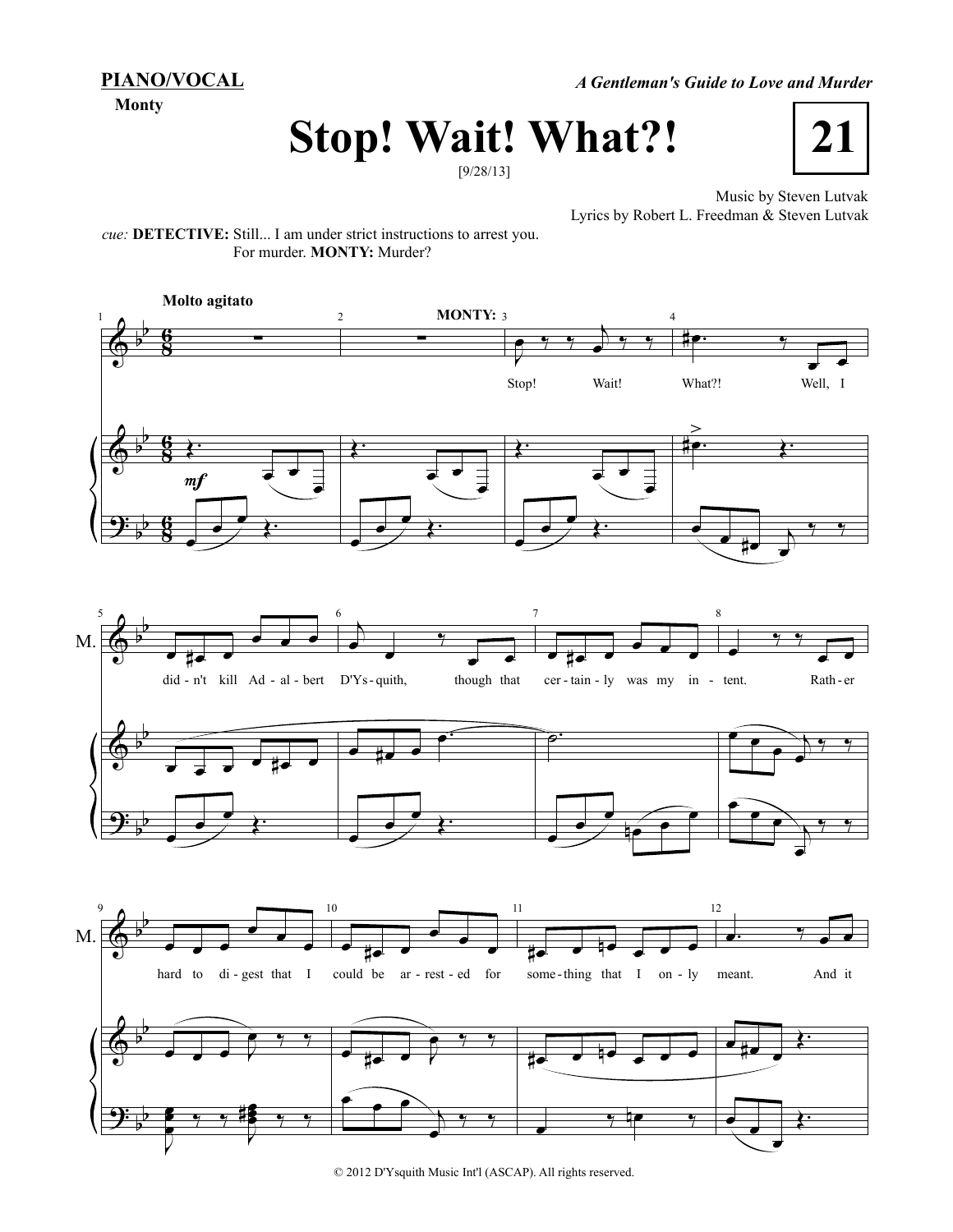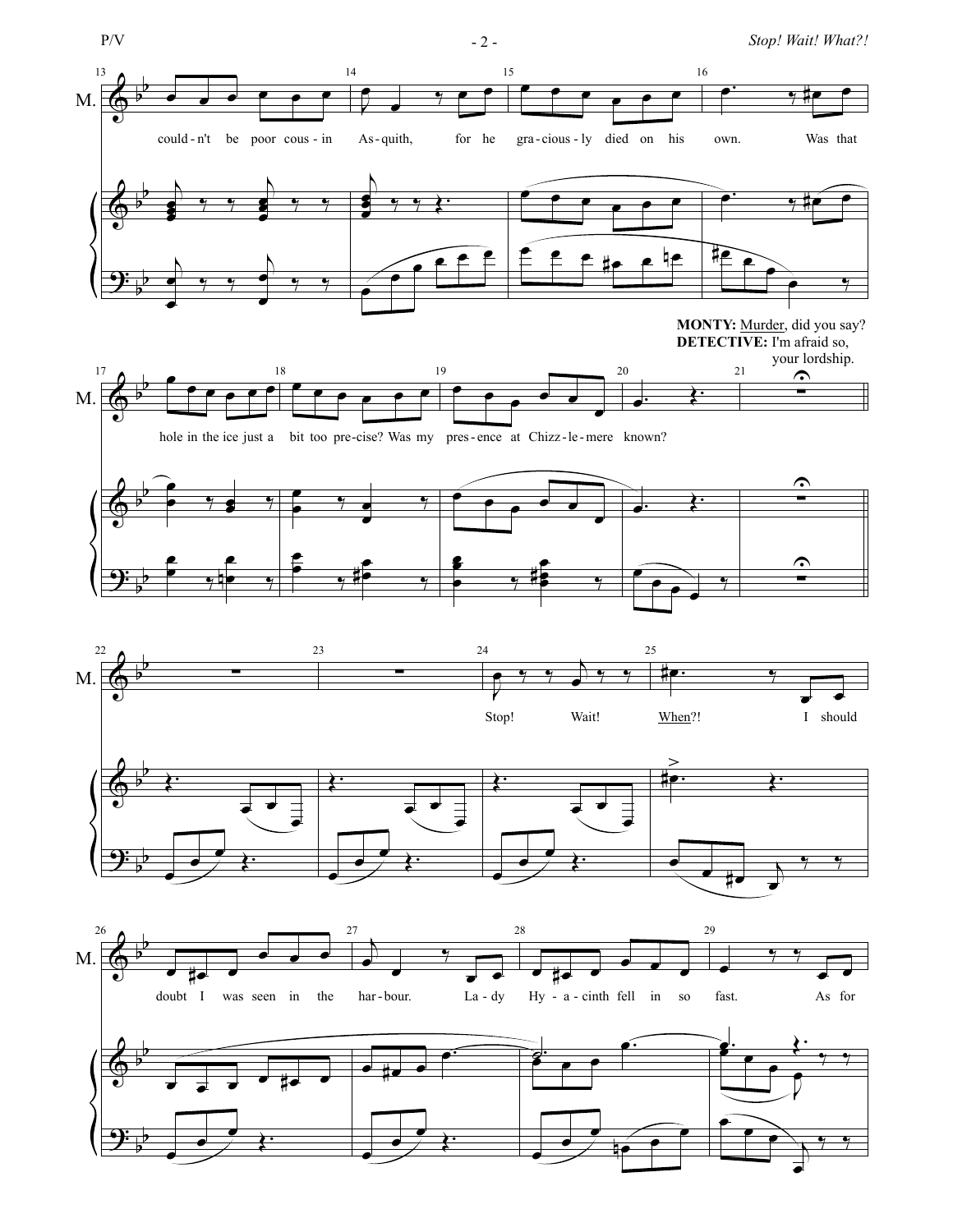$$
P/V\\
$$

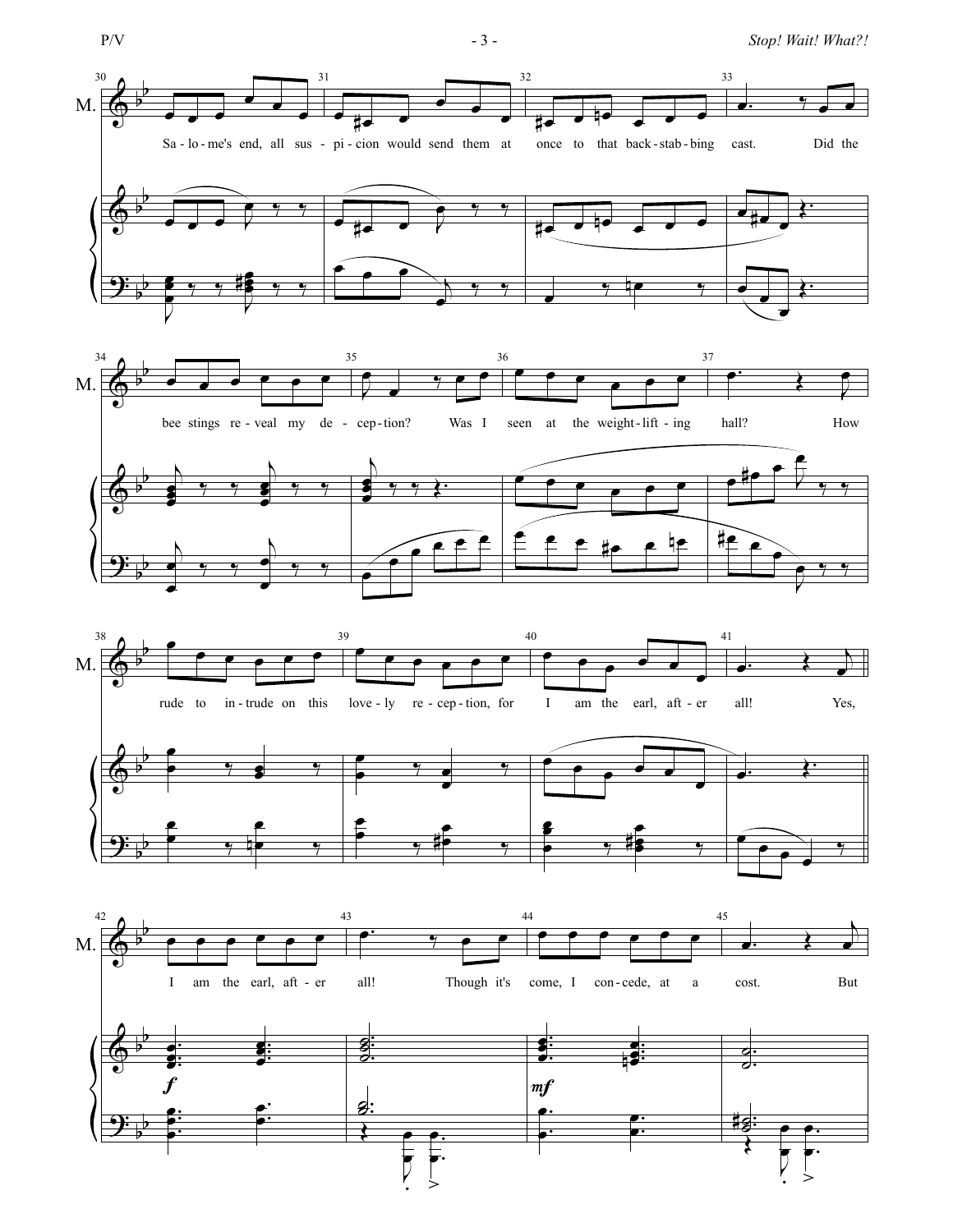

P/V - 4 - *Stop! Wait! What?!*